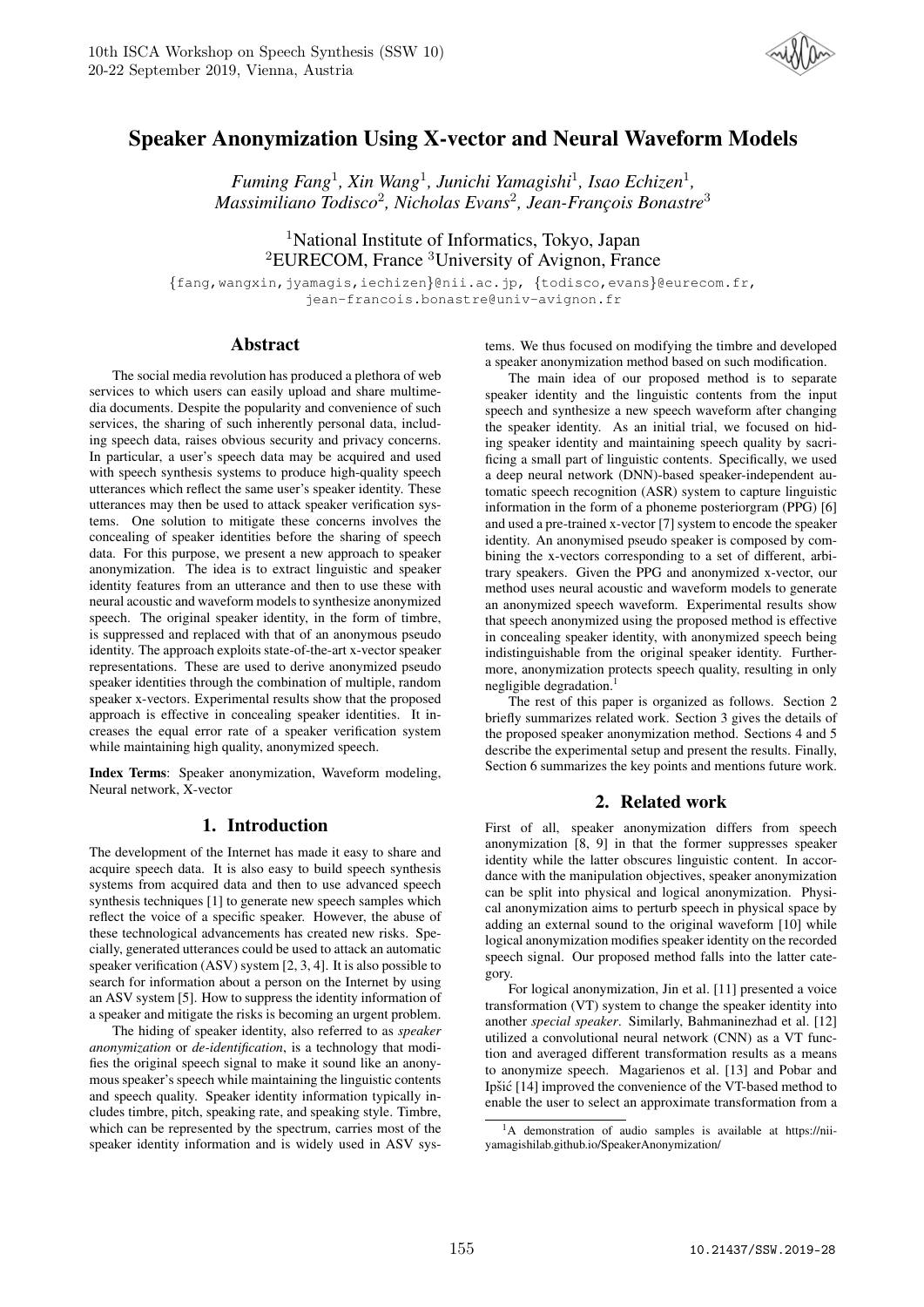

Figure 1: *The proposed speaker anonymization system. PPG and Mel-spec. denote phoneme posteriorgram and Melspectrogram, respectively.*

pool of pre-trained VT models for speaker anonymization. Our method differs from these methods because we train only one transformation function and generate an anonymised pseudo speaker identity through the combination of multiple, external speaker identities.

Justin et al. [15] performed speaker anonymization by first recognizing the diphones in the input speech using an ASR system and then synthesizing speech from the recognized diphone sequence. The synthesized speech differs from the original one in terms of speaker identity because the synthesizer is speakerdependent and was trained using the data of a different speaker. This method is similar to our proposed method, but we use a speaker-independent speech synthesizer trained on the data for many speakers. Our framework is therefore more flexible.

With a goal closely related to that of anonymization, Alegre et al. [16] investigated so-called speaker evasion and obfuscation using voice conversion techniques. With the work aiming only to circumvent surveillance systems, it evaluated only how the approach could degrade ASV performance. It did not consider degradations to speech quality. In contrast, the ideas presented in this paper are evaluated in terms of speaker identity anonymization, speech quality and linguistic content.

# 3. Proposed speaker anonymization method

We assume that the information in a speech waveform can be disentangled and encoded using two groups of features. One group mainly encodes the speech content, e.g., the sequence of spoken words. The other group captures the acoustic features invariant to the speech content, e.g., the speaker identity. We further assume that we can anonymize a speech waveform by altering the features that encode the speaker identity only.

Given these assumptions, we devised the speaker anonymization system illustrated in Figure 1. This system first extracts an x-vector, a PPG, and the fundamental frequency (F0) from the input waveform. It then anonymizes the x-vector on the basis of information gleaned from the x-vectors of external speakers. Finally, it uses an acoustic model and a neural waveform model to synthesize the speech waveform from the anonymized x-vector and the original PPG and F0.

#### 3.1. Feature extraction

X-vector representations are used as features to encode speaker identity because they have been shown to be effective in speaker verification and recognition systems [7]. The x-vector extractor is a DNN consisting of seven fully connected layers, a stats pooling layer, and a softmax output layer, as listed in Table 1. This DNN takes 24-dimensional filter banks as input, and the first three layers splice several frames of the previous layer's output as its input. As a result, the third layer can extract one feature vector that covers 15 input frames of the filter bank features. To deal with the varied length of the input speech, a stats

Table 1: *Network architecture of x-vector system.* T *denotes speech length,* t *indicates* t*-th frame,* {·} *is a set of frame indices, and* N *is the number of speakers in training data.*

| Layer   | Layer context      | Context | Input $\times$ output |
|---------|--------------------|---------|-----------------------|
|         | $[t-2, t+2]$       | 5       | $120 \times 512$      |
| 2       | $\{t-2, t, t+2\}$  |         | $1536 \times 512$     |
| 3       | $\{t-3, t, t+3\}$  | 15      | $1536 \times 512$     |
|         | ₹ŧ                 | 15      | $512 \times 512$      |
| 5       | $\{t\}$            | 15      | $512 \times 1500$     |
| stats   | [0,T)              | T       | $1500T \times 3000$   |
| 6       | {0}                | T       | $3000 \times 512$     |
|         | $\left[ 0 \right]$ | T       | $512 \times 512$      |
| softmax |                    |         | $512 \times N$        |

pooling layer is used after the fifth layer to calculate the mean and variance of the overall output of the fifth layer. The softmax layer predicts the probability that the input speech is from each of the  $N$  speakers in the training data. Once the network is trained on a database containing a large number of speakers, the outputs of the higher layers can be used to represent the speaker space, and the trained model can be used to extract the speaker identity for a new input speech signal. We followed the standard approach for x-vector extraction, i.e., by using the affine component of the sixth layer [7]. Finally, the utterance-level xvectors of a speaker are averaged as the speaker-level x-vector.

The PPG is used as a feature representation for encoding the linguistic content. The PPG is a sequence of vectors that contain the posterior probability of every phoneme class at the corresponding time step (or speech frame). In other words, each PPG vector is a soft label indicating the likelihood of each possible phoneme being uttered in the speech frame. For this work, we use a DNN-based ASR system [17] to extract the PPG. The network is a stack of six sigmoid layers and a softmax output layer. Each input feature vector is the concatenation of 11 frames of 40-dimensional acoustic feature vectors. The hidden layers have a layer size of 1024, while the layer size of the softmax layer is 1944, i.e., the number of tied tri-phone hidden Markov model states. Because this ASR system is trained on a database containing a large number of speakers, the learned DNN can be treated as a speaker-independent model. We assume that the extracted PPG or output of the top hidden layers mainly encodes the speech content rather than the speaker identity. In addition to the softmax layer, we also consider the output of the 6th sigmoid layer as a PPG.

The proposed system extracts F0 from the input speech waveform using an F0 extractor ensemble [18]. Although the F0 may encode speaker identity information such as gender and age, it also contains plenty of context-related information such as the pitch accents and intonation that carry the semantic message [19]. Therefore, in order to preserve the context information, the proposed system does not modify F0. Furthermore, ASV systems normally use short-time spectral features rather than F0 to verify speaker identity.

Note that the F0 is extracted with a frame shift of 5 ms. Because the ASR system produces a PPG vector every 10 ms, the extracted PPG vector is replicated twice to match the F0 frame rate. The x-vector is copied to every frame.

#### 3.2. Anonymization

Many methods can be used to generate a new speaker identity on the basis of the x-vector. We devised two simple anonymization methods for modifying the x-vector of the input speech waveform. One is to use the mean x-vector of a set of randomly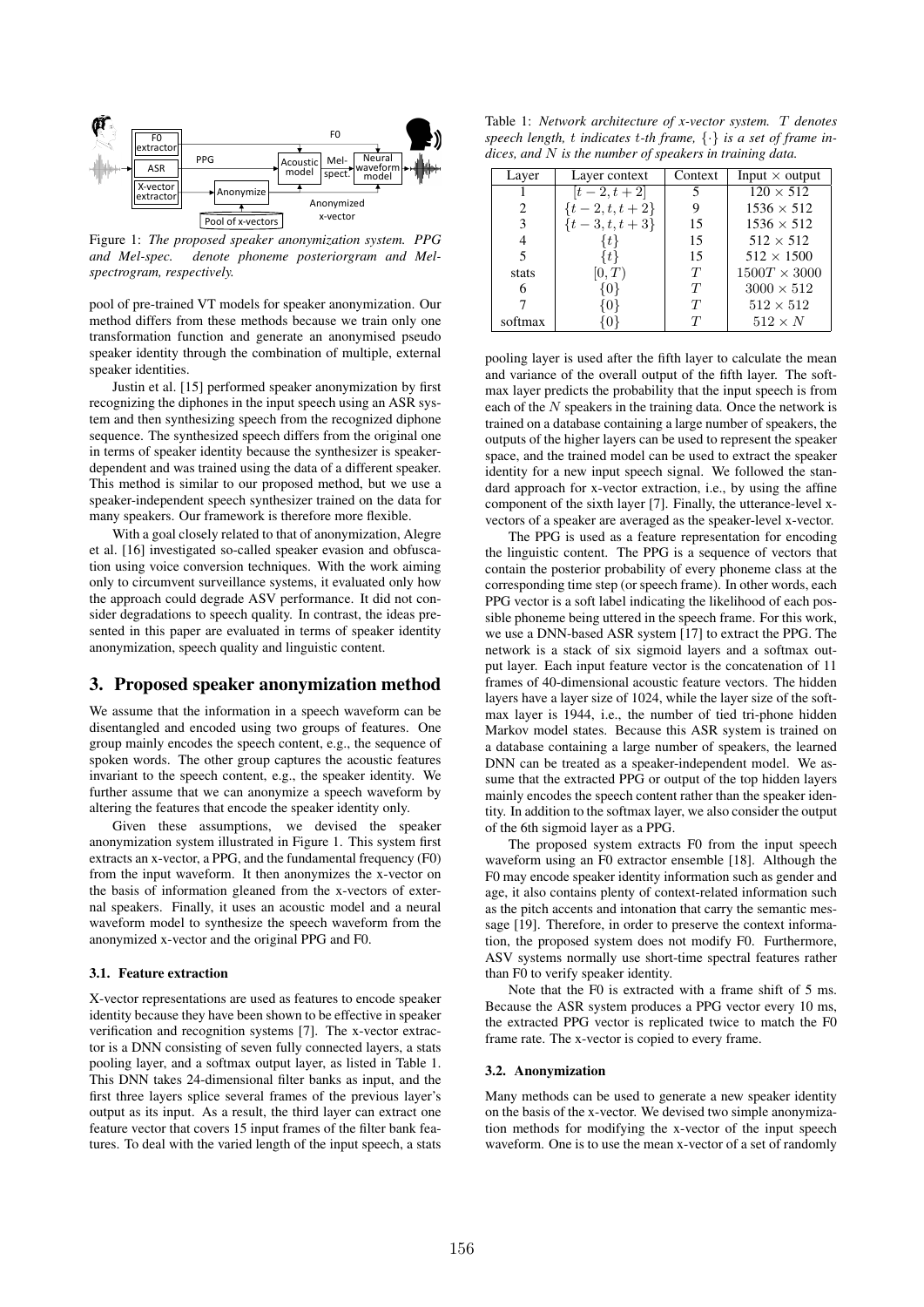

Figure 2: *Schematic representations of speaker anonymization based on two x-vector selection methods. Square markers indicate target speaker to be anonymized, red cross markers indicate selected x-vectors, and red star markers represent average of selected x-vectors.*

selected x-vectors from an x-vector pool, which produces a different anonymized psuedo speaker each time. The other is to compose an x-vector for which the similarity score to the original x-vector is s. The latter method enables the distance between the anonymized speaker and the original input speaker to be flexibly controlled. The composed x-vector can be approximately calculated by averaging a set of candidate x-vectors for which the similarity to the original speaker is in the range  $[s - \epsilon, s + \epsilon]$ , where  $\epsilon > 0$  is a hyper-parameter used to control the width of the range. We use cosine distance  $cos(\mathbf{x}_1, \mathbf{x}_2)$ to represent the similarity between two x-vectors  $x_1$  and  $x_2$ . These two anonymization methods are illustrated in Figure 2.

### 3.3. Waveform generation

The proposed system uses two modules to generate the speech waveform: an acoustic model that generates a Mel-spectrogram given the three input features (PPG, F0, and anonymized xvector), and a neural source-filter (NSF) waveform model [20] that produces a speech waveform given the F0, anonymized xvector, and generated Mel-spectrogram.

The acoustic model is an autoregressive (AR) one that generates one frame of a Mel-spectrogram given the data generated in the previous frames. Similar to the acoustic model in our previous work [1], this AR acoustic model has two feedforward layers and a bi-directional long short-term memory (LSTM) recurrent layer near the input side. It uses a unidirectional LSTM layer that takes the output of the previous LSTM layer and the Mel-spectrogram generated in the previous frame as its input. Finally, a linear output layer is used to produce the Mel-spectrogram of the current time step. During training, the natural Mel-spectrogram is fed back into the unidirectional LSTM layer (i.e., teacher forcing). The dimension of each Melspectrogram vector is 80.

The NSF model mainly contains three modules, as shown in Figure 3. The condition module processes the input features and upsamples them to the waveform sampling rate. The source module generates a sine-waveform excitation signal given the upsampled F0, and the filter module converts the excitation into a waveform using five dilated-convolution (dilated-CNN) blocks. This model is trained by minimizing the short-time spectral amplitude distances between the generated and natural waveforms. We used our previous specifications [20] to configure it. Specifically, each of the five dilated-CNN blocks contains ten dilated-CNN layers, where the dilation size of the  $k$ -th layer is  $2^{k-1}$ .

While the x-vector extractor and ASR modules can be pre-



F0, Mel-spectrogram, x-vector

Figure 3: *System diagram of neural source-filter-based waveform model.*

Table 2: *Training recipes for modules in proposed system and other systems for performance evaluation.*

| Module                     |                     | Description                             |  |  |
|----------------------------|---------------------|-----------------------------------------|--|--|
|                            | ASR <sub>ppg</sub>  | trained on TIMIT database using Kaldi   |  |  |
|                            |                     | TIMIT recipe [17]                       |  |  |
| Proposed                   | x-vector            | trained on VoxCeleb database using      |  |  |
| system                     | extractor           | Kaldi VoxCeleb recipe [7]               |  |  |
|                            | x-vector            | extracted from VoxCeleb database us-    |  |  |
|                            | pool                | ing x-vector extractor (7,325 speakers) |  |  |
|                            | Acoustic            | trained on VCTK corpus using recipe     |  |  |
|                            | model&NSF           | in Table 3                              |  |  |
| $ASR_{eval}$<br>Evaluation |                     | pre-trained DeepSpeech model [22]       |  |  |
| modules                    | ASV <sub>eval</sub> | trained on VoxCeleb database using      |  |  |
|                            |                     | VoxCeleb ASV recipe [23] and adapted    |  |  |
|                            |                     | to VCTK corpus                          |  |  |

trained using external sources, the acoustic model and the NSF model must be trained using data from potential users of the anonymization system.

# 4. Experimental setup

### 4.1. Evaluation methods

We evaluated the performance of the proposed system using an ASV system (ASV<sub>eval</sub>) and an ASR system (ASR<sub>eval</sub>). The latter is different to the ASR system used for PPG extraction (ASR<sub>ppg</sub>). Suppose a speaker has been enrolled in the ASV<sub>eval</sub> system. Ideally, the anonymized speech of the speaker will be 'falsely' rejected by the ASV<sub>eval</sub> system. By calculating how the rejection rates rise over multiple speakers, we evaluated how well the proposed system anonymized the speech waveforms. We used the ASReval system to recognize the word sequences from the original and anonymized speech. It is assumed that the smaller the difference between the word sequences, the better the preservation of the linguistic contents.

We used the equal error rate (EER) to measure anonymization performance and the word error rate (WER) to investigate how well the content was preserved in the anonymized speech. We used the mean opinion score (MOS) as the metric for the quality of the anonymized speech. It was calculated using the P.563 algorithm [21] and evaluated by human listeners.

#### 4.2. Data recipes

As listed in Table 2, the proposed system contained modules trained using different data corpora. The ASR<sub>ppg</sub> module is a DNN-based phoneme recognizer system trained on the TIMIT database [24]. The x-vector extractor was configured and trained on the VoxCeleb dataset using the Kaldi VoxCeleb training recipe [23]. With the x-vector extractor, the pool of x-vectors for anonymization was extracted from the VoxCeleb dataset, which resulted in 7,325 x-vectors. The acoustic model and the NSF module were trained on the VCTK corpus using the recipes in Table 3. The training and development data included 13,600 utterances from 68 speakers, each of whom contributed 200 utterances. The ratio of training and development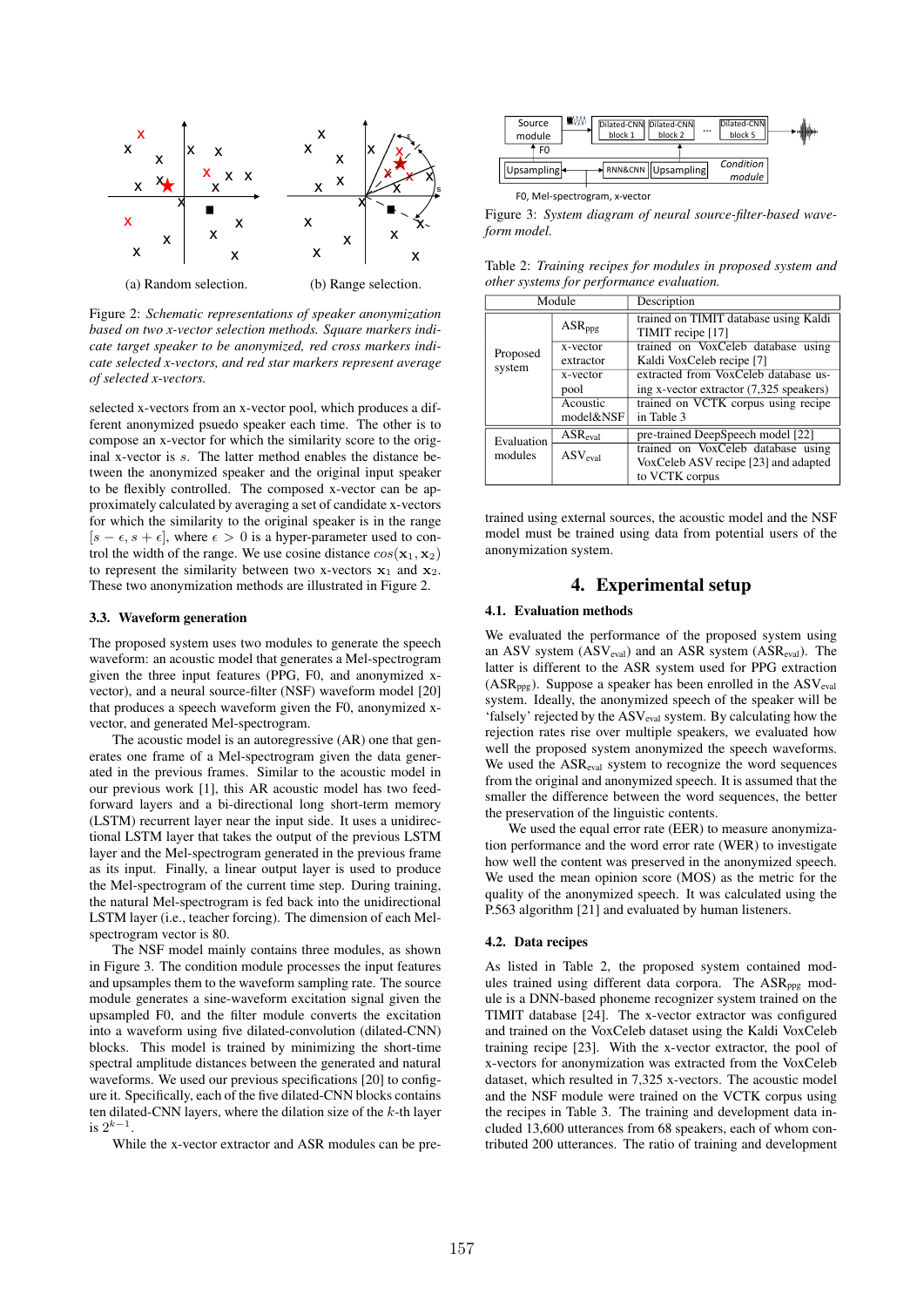Table 3: *Detailed usage of VCTK corpus in NSF and ASVeval modules. Spk denotes speaker ID, and utt. denotes utterance ID, which is shared across speakers. Tar. and nontar. denote target and non-target test data for ASV evaluation.*

|                                    | Data set       | No. of speakers    | No. of utterances        |
|------------------------------------|----------------|--------------------|--------------------------|
| AM&NSF                             | train/dev      | 68 (spk.01 - 68)   | 13600 (utt.026 -<br>225) |
| $\operatorname{ASV}_{\text{eval}}$ | adaptation     | $20$ (spk.69 - 89) | $2580$ (utt.226 - )      |
|                                    | enrollment     | $11$ (spk.01 - )   | $129$ (utt.001 - )       |
|                                    | test (tar.)    | $11$ (spk.01 - )   | $1528$ (utt. 226 - )     |
|                                    | test (nontar.) | $19$ (spk.49 - 67) | $1985$ (utt. 226 - )     |

utterances was around 4 : 1, and the numbers of male and female speakers were 30 and 38, respectively.

The performance of the proposed system was evaluated on a test data set (11 American speakers randomly selected from the 68 speakers), and the remaining 19 speakers were non-target speakers (10 female and 9 male). The number of utterances for the target and non-target speakers are listed in Table 3.

As the evaluator, the x-vector-PLDA-based  $ASV_{eval}$  [25] module was trained on the VoxCeleb dataset and then adapted to the VCTK domain using 2580 utterances from 20 unused speakers in the VCTK corpus. These 20 speakers differed from the target and non-target speakers. After training and adaptation, each of the 11 target speakers enrolled in ASV<sub>eval</sub> using at most 19 enrollment utterances. There was no overlap among the enrollment, adaptation, training, and test datasets, as shown in Table 2. The EERs were calculated on the basis of a genderdependent verification system. Finally, the ASReval module was DeepSpeech<sup>2</sup> [22] pre-trained on external data.

Note that, since the ASR<sub>ppg</sub> and DeepSpeech models were trained on American English, if they had been used directly for VCTK-based evaluation, the non-American speakers would have had large WERs. Therefore, we used only American speakers in the VCTK corpus as target speakers to be anonymized (especially for the "test (tar.)" dataset listed in Table 3).

### 4.3. Subjective evaluation setup

We carried out a subjective evaluation test to investigate the quality of the anonymized speech and the similarity between the original natural speech and the anonymized speech. The range selection method was used for the anonymization. We used four levels of dissimilarity for each PPG condition (i.e., the 6th sigmoid and softmax layers): 0.0, 0.2, 0.4, 0.6, where 0.0 means copy synthesis. The evaluation was performed by 296 listeners who each rated up to 380 utterances randomly selected from the 1,528 test utterances. A combined total of 26,978 data points were obtained for the quality and similarity evaluations, which is roughly equivalent to each utterance being evaluated twice, respectively.

# 5. Experimental results

#### 5.1. Anonymization using nearest speakers

Anonymized speech was obtained by averaging the nearest M speakers' x-vectors in the pool, where  $M = 100, 200,$  and 300. Because the 'dissimilar' non-target speakers far from the target speaker might be assigned low scores, resulting in low EERs, we used the  $K$  nearest non-target speakers for EER calculation, where  $K = 3, 6$ , and all (9 male and 10 female speakers).

Table 4: *EERs (%) for anonymized speech and nearest* K *nontarget speakers. Anonymized speaker was composed using* M *nearest speakers in x-vector pool. "*−*" means no anonymization performed, "6th sigmoid" means 6th sigmoid hidden layer of ASRppg, and "softmax" is softmax output layer of ASRppg.*

| ishippo, ana sofinasi is sofinasi olipin iayer of rishippo |       |       |       |  |  |
|------------------------------------------------------------|-------|-------|-------|--|--|
| Anonymization using $M$                                    | K     |       |       |  |  |
| nearest speakers in pool                                   | 3     | 6     | all   |  |  |
|                                                            | 2.52  | 2.04  | 2.04  |  |  |
| PPG: 6th sigmoid                                           |       |       |       |  |  |
| 100                                                        | 11.69 | 10.11 | 9.56  |  |  |
| 200                                                        | 11.89 | 10.38 | 9.80  |  |  |
| 300                                                        | 12.23 | 10.73 | 10.11 |  |  |
| PPG: softmax                                               |       |       |       |  |  |
| 100                                                        | 23.00 | 20.77 | 19.74 |  |  |
| 200                                                        | 24.81 | 21.92 | 21.66 |  |  |
| 300                                                        | 25.05 | 22.89 | 22.60 |  |  |

Table 5: *EERs (%) for anonymized speakers (using* M *randomly selected speakers from pool) and non-target speakers.*

| Anonymization with $M$<br>random speakers in pool | 10    | 50    | 100   | 200   |
|---------------------------------------------------|-------|-------|-------|-------|
|                                                   | 2.11  |       |       |       |
| PPG: 6th sigmoid                                  | 32.17 | 22.66 | 23.20 | 23.89 |
| PPG: softmax                                      | 34.28 | 30.35 | 29.65 | 29.46 |

As shown in Table 4, the EERs before anonymization are low for all conditions (around 2.04% to 2.52%). After anonymization, they are much higher. The highest rates are achieved for a value of  $M = 300$  when the softmax layer output was used as the PPG. This indicates that the proposed method can effectively suppress speaker identity. Comparing the two PPG conditions, the softmax layer resulted in higher EERs. This might be because the PPG from the ASR's softmax layer contains less speaker identity information while that from the hidden layers contains more speaker-dependent features that may have been used by the acoustic model.

#### 5.2. Anonymization using random selection method

We randomly selected  $M$  speakers from the pool for anonymization, where  $M = 10, 50, 100,$  and 200. To reduce the bias caused by random selection, we repeated the experiment five times for each  $M$ , and the average EER was used as the final result. The EERs for the anonymized speakers and the non-target speakers are shown in Table 5. Compared with the original speaker, the anonymized speakers achieved much higher EERs. This means that random selection is a simple and effective method for anonymization. Note that EERs for the original speakers in Table 4 (2.04%) and Table 5 (2.11%) were different. This was because of different protocols used.

Table 6 shows the dissimilarity score ranges for the anonymized speaker and the original speaker. The scores were calculated from their x-vectors, and the range for each M was calculated from the scores for the five repetitions. The dissimilarity score is defined as  $1 - cos(\mathbf{x}_1, \mathbf{x}_2)$ . As shown by these results, the random selection produced various anonymized

Table 6: *Dissimilarity score range between original speaker and anonymized speaker composed using* M *randomly selected speakers.*

| М              | 10            | 50            | 100                     | 200              |
|----------------|---------------|---------------|-------------------------|------------------|
| 6th<br>sigmoid | $0.17 - 0.53$ |               | $0.20 - 0.43$ 0.19-0.44 | $\mid$ 0.21-0.41 |
| softmax        | $0.17 - 0.60$ | $0.26 - 0.51$ | $0.24 - 0.51$           | $0.26 - 0.48$    |

<sup>2</sup>https://github.com/mozilla/DeepSpeech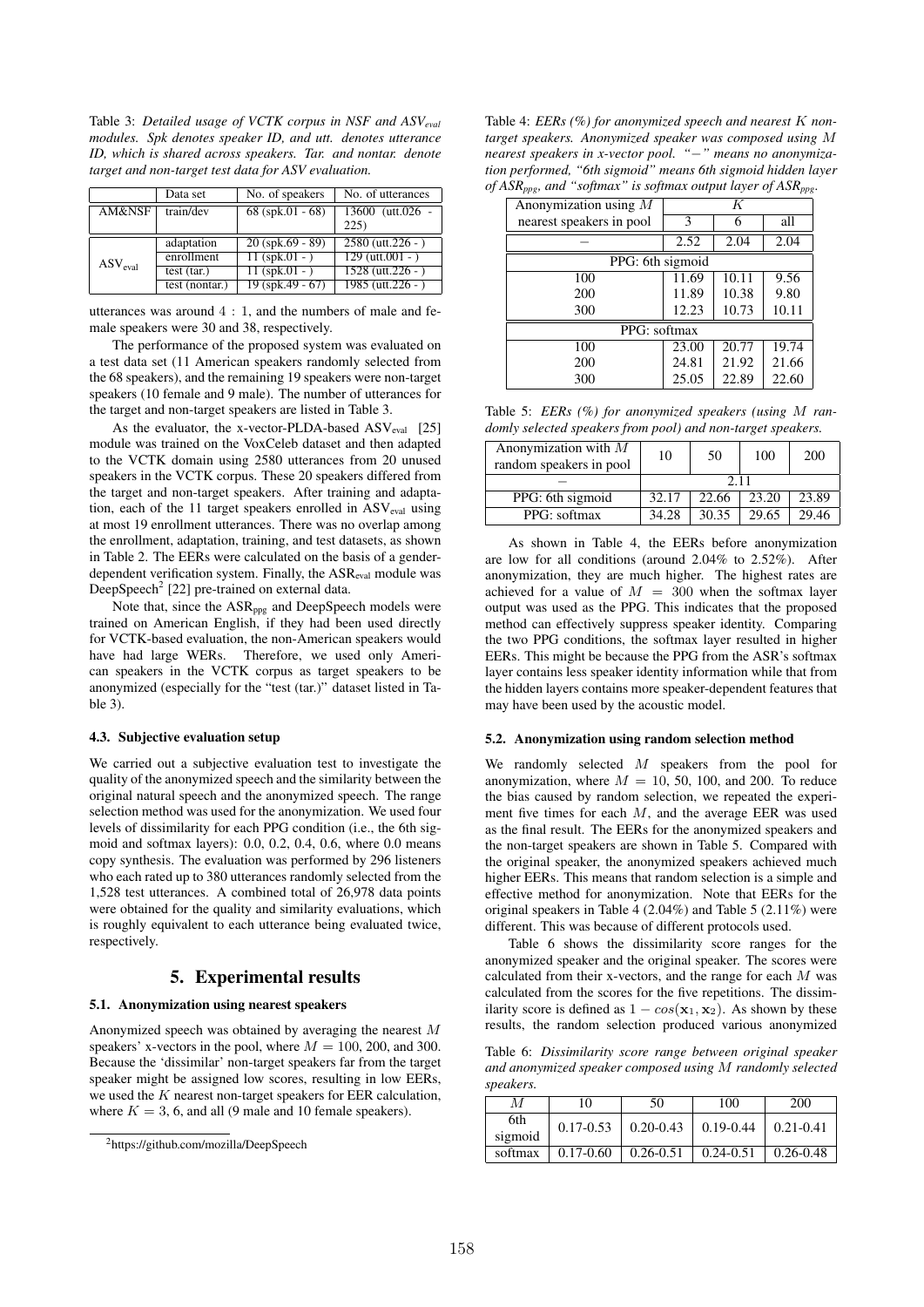speakers for the original target speakers.

#### 5.3. Anonymization with range selection method

Figure 4 shows the EERs, WERs, and MOS values obtained by anonymization with different distances between the anonymized speaker and the original input speaker. We use the dissimilarity score to represent the distance. As the dissimilarity score increases, the EER increases greatly while the MOS is relatively stable. This indicates that the proposed method can generate anonymized speakers while maintaining speech quality.

However, there was a large gap between the natural speech and the anonymized speech in terms of the WER. The WER of the natural speech is 9.49% while those of the anonymized speech are between 10% and 30% when using the PPG from the 6th layer and between 25% and 45% when using the PPG from the softmax layer.

One reason for the higher WERs may be that the ASRppg cannot perfectly recognize the phoneme sequence from the input speech signal and may extract inaccurate PPGs. Such inaccurate PPGs could deliver incorrect linguistic contents and thus affect the acoustic models both in training and generation. This suggests that we need to train an  $ASR_{\text{ppg}}$  using a larger amount of data that include many accents or to use unsupervised representation learning frameworks to obtain phone-equivalent information without using phone knowledge. This is the next step in our work.

In addition, we can see that the WERs were higher when the dissimilarity score was higher than 0.4. This indicates that when x-vectors are averaged over very different unseen speakers, our proposed system is unable to correctly recover the original linguistic contents of the input speech. This means that, while anonymization is largely successful, the speaker identity and linguistic contents are not perfectly factorized in the current framework. Accordingly, we need to devise a framework that can better disentangle their representations.

#### 5.4. Subjective test

As shown in Figure 5, the original natural speech had an average MOS of 4.05 whereas the copy synthesized and anonymized speech scores were between 2.31 and 3.25. The scores slightly decreased as the dissimilarity score increased. The reason for the copy synthesized and anonymized speech scores being worse than the natural speech score might be that linguistic errors and the untangled speaker identity blurred the synthesized speech.

Figure 6 breaks down the similarity between the original speaker and the anonymized speaker by evaluator judgment. As the dissimilarity score increased, the judgment as different increased. This indicates that the proposed method can anonymize speech sufficiently well to hide the speakers identity.

As we can see from Figures 5 and 6, higher quality was achieved when the PPG was extracted from the 6th sigmoid layer while more speaker-distinguishable speech was produced when it was extracted from the softmax layer. These results are similar to the objective results above.

### 6. Conclusion and future work

Our proposed speaker anonymization method is based on xvectors and neural acoustic and waveform models. The essential idea is to first extract speaker identity and linguistic infor-



Figure 4: *EER, WER, and MOS obtained by anonymization with different distances. "0.0" means without anonymization or copy-synthesis.*

mation from the audio signal and then synthesize anonymized speech from the linguistic information and an anonymised pseudo speaker identity. The anonymised pseudo speaker is composed by averaging multiple speakers' x-vectors, and the PPG is used as a representation of the linguistic information. Experimental results showed that the use of anonymized speech greatly increased the EER of an automatic speaker verification system while the quality of the anonymized speech was only slightly degraded. However, the anonymized speech had higher WERs. This was probably caused by a phoneme recognition error from the ASR system used for PPG extraction.

Since the proposed method heavily depends on the accuracy of the ASR system for PPG extraction, we plan to develop an unsupervised method to disentangle the linguistic contents and speaker identity and thus avoid the error introduced by the ASR system. We also plan to train the disentanglement model using data containing multiple languages so our speaker anonymization method can be language-independent. Since no common databases, protocols, and metrics are available, it is difficult to compare different solutions and we did not have a baseline system in this paper. Therefore, we plan to provide a common database, protocol, and metric for development of speaker anonymization.

### 7. Acknowledgements

This work was partially supported by a JST CREST Grant (JPMJCR18A6, VoicePersonae project), Japan, and by MEXT KAKENHI Grants (16H06302, 17H04687, 18H04120, 18H04112, 18KT0051), Japan. The numerical calculations were carried out on the TSUBAME 3.0 supercomputer at the Tokyo Institute of Technology.

The authors would like to thank Mr. Ville Vestman of the University of Eastern Finland for kindly providing a PLDA